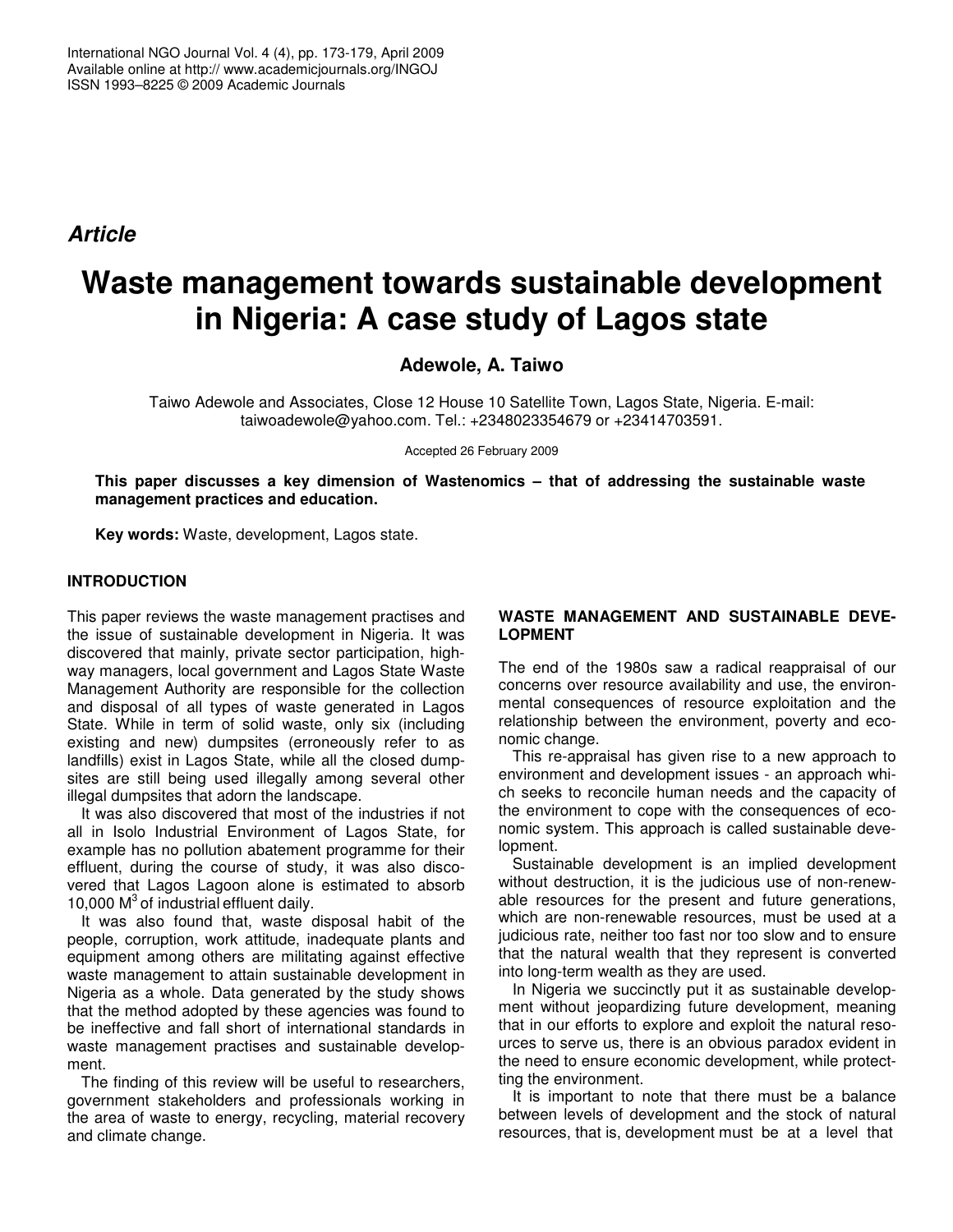can be sustained without prejudice to the natural environment or to future generations.

Therefore if there is to be sustainable development in waste management in Nigeria, the availability of land (for landfill), human resources, plant and equipment and other tools including capital must be readily available. We need to protect future for the next generation by cleaning up our environment of all types of waste, taking into consideration both physical and population development of the state.

As such waste management must mean the collection, keeping, treatment and disposal of wastes in such a way as to render it harmless to human and animal life, the ecology and the environment generally.

#### **Waste**

The federal environmental protection act (1988) does not define "waste", however Waste as the term implies is any solid, liquid or gaseous substances or materials which being a scrap or being super flows, refuse or reject, is disposed off or required to be disposed as unwanted, this is Environmental law, the term assumes it's ordinary literal meaning unlike in the real property Law, When" waste" is used as a term of art, having meaning completely different from its ordinary meaning.

One of the few statues in Nigeria, which attempts to define waste is the Lagos State Environmental Edicts 1985, there in Section 32, waste is define as follows:

#### Waste includes:

i.) Waste of all description.

ii.) Any substance, which constitutes scrap materials or an effluent or other unwanted surplus substances arising from the application of any process.

The United Kingdom's Environmental Protection Act 1990, re-enacting an earlier U.K statue, took this statutory definition a step further in section 75(2), it defines waste in these terms:

Waste includes:

i.) Any substance which' constitutes a scrap material or an effluent or other unwanted surplus substance arising from the application of any process and

ii.) Any substance or article, which requires to be disposed of as being broken, worn out, contaminated or otherwise spoiled.

One thing to notice is that none of the above definitions of waste give "value" to the elements considered. There is no suggestion that the items, which constitute a waste, do not have value or is intrinsically useless. The word "unwanted" which appears in the definition although it introduces its own problem, does not necessarily, import a value element for a substance or material that may be

unwanted notwithstanding that it has some value.

## **THE ISSUES OF WASTE COLLECTION AND DISPO-SAL**

Domestic waste management, collection and disposal have always been a universal problem. According to studies, it was noted that for years, the major problem in Israel (especially in Ramat Hovar) was the accumulation of tens of thousands of tons of organic wastes. Also in the U.S until the 1970's Federal Agencies had little authority to regulate hazardous and solid disposal often took in an unsafe manner at landfills or in inclined lagoons, with some wastes simply dumped on the ground or in surface waters.

Refuse and domestic waste will not constitute a strange sight to Lagosians whose streets are littered with tons of garbage from animal to human carcasses. At present, private sector waste disposal operators diligently visit homes and carry away refuse bags, load them into waiting trucks and cart them away for final disposal. "That is good" the residents say. They however worry that a lot of littering goes, on in the environment and the streets and avenues may have been ignored and not cleared.

Studies have revealed that household account for about half of the solid wastes generated, that is, by weight in the third world cities, which includes Lagos. It has also been noted that domestic waste disposal management has received considerable attention not only in Lagos State but Nigeria generally. Despite this laudable attention, collection, disposal processing, treatment, recycling and utilization have defied solution. For instance in Lagos State, the estimated daily generation is about 764 tons in all the 20 local government area including the 37 development areas.

The major problem caused by wastes to the environment is pollution characterized by various types of solid wastes which include paper, textile plastic, metals, glass, bone, wood, vegetal matter and food remnant of multiple consistency.

It has been pointed out that the generation of waste materials is a problem that is not peculiar to Lagos alone. This problem is prevalent the world over as noted earlier. This problem is not peculiar to the third world alone but cuts across the industrialized countries of the world where the pollutant effect of domestic and industrial wastes have caused considerable concern to environmental scientists. Our problems emanate from solid waste essentially. There are wastes from discarded materials generated from domestic and community activities or from industrial, commercial and agricultural operations.

#### **Major classes of solid wastes**

Municipal solid wastes generally can be classified in terms of three major sources of generators: residential, commercial, and industrial. Sometimes, institutional sources are separated from commercial sources and, thus a fourth source is referred to as institutional. In the traditional scheme of classification, residential (domestic) solid waste consists of household garbage and rubbish, or refuse. The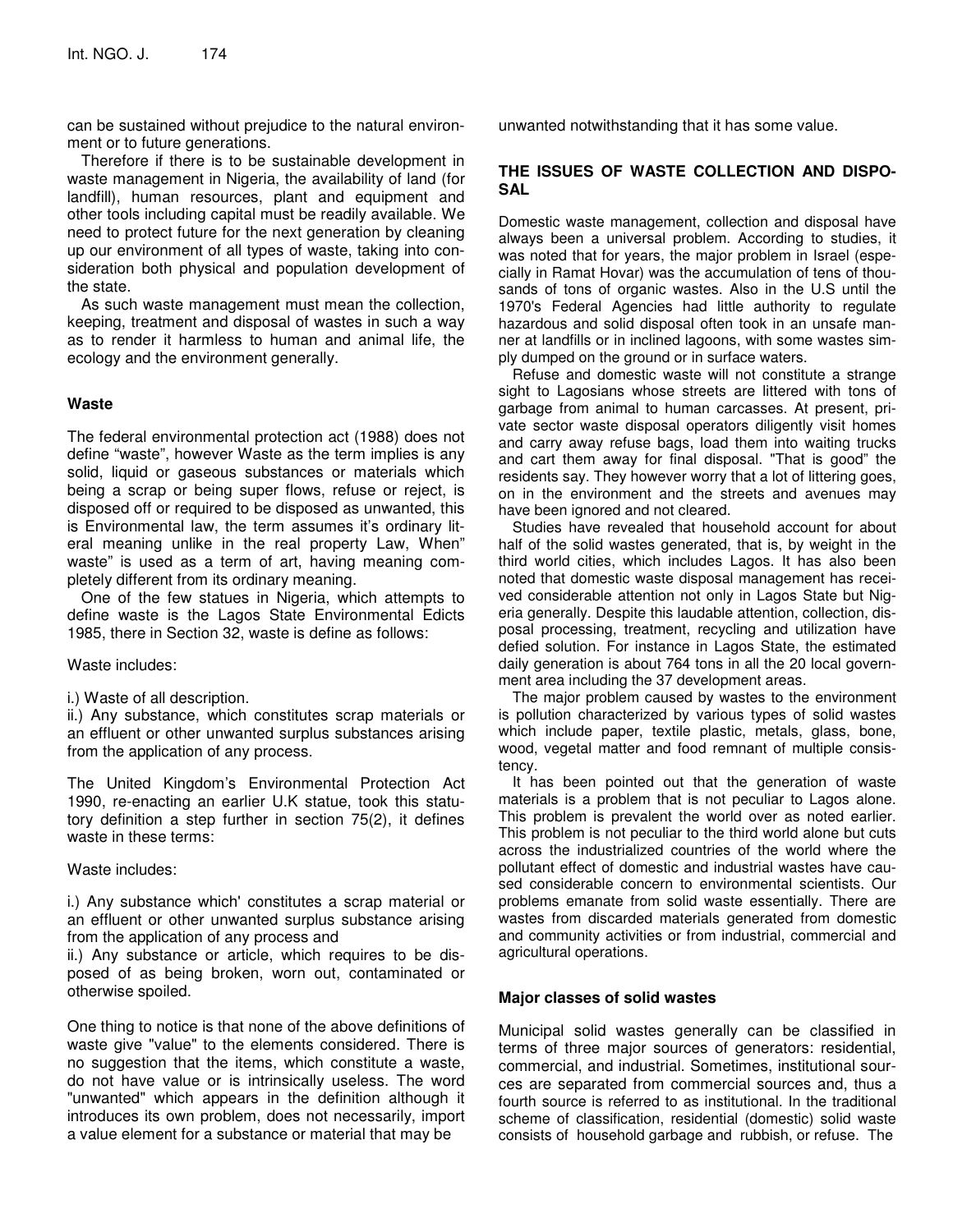The garbage fraction is mostly in the form of wastes derived from the preparation and consumption of food (e.g., meat and vegetable scraps). An alternate term commonly used to describe the garbage faction is "putrescibles." In the traditional scheme, all wastes not classified as "garbage" are classified as "rubbish." The major constituents of rubbish include glass, metal and plastic wastes, yard and garden debris, wastepaper and paper waste;

It is against this backdrop that this chapter intends to review the impediments to effective and efficient waste management for sustainable development in Lagos State.

#### **The major effects of waste management on the quality of life**

**Environmental effects:** The major environmental effects include air pollution, which includes odour, smoke, noise, dust, etc. Waste pollution – pollution from disposal site via flooding because of blocked drains and land degradation.

**Health effects:** This includes: flies which carry germs on their bodies and legs and also excrete them; mosquitoes breed in stagnant water in blocked drains in favourable location in cans, tyres etc. that collects rain water; Rats: rat's spreads typlius, salmonella, leptospirosis and other diseases they cause injuries by biting and spoil millions of tons of food. The refuse workers also faces some hazards which includes: parasite infection and infected cuts resulting from skin contact with refuse, other includes hazards on disposal sites; are injuries from glass, razor blades, syringes, tissue damage or infection through respiration, ingestion or skin contact.

## **PERCIEVED CAUSES OF THE INTRACABLE WASTE PROBLEM**

There are many perceived causes of the intractable waste problem in Lagos State among which are:

i.) Waste disposal habit of the people.

ii.) Attitude to work.

iii.) Lack of adequate equipment, plant and tools necessary for waste disposal and collection.

iv.) Corruption.

v.) Overlap of function of the state enforcement and waste management agency.

vi.) Population effect.

## **Waste disposal habit of the people**

Ignorance coupled with poverty may be adduced to thehabit of most people in Lagos State especially in the densely populated areas of the state. It beats one hollow to see a man defecating in broad daylight on the side of the Highway or a woman with her wrapper pulled up doing her thing on the sidewalk or gutter in full glare of the

public or where a man or woman parks his or her car and throw waste on the street, then one begins to wonder the reasons for these dirty habits of our people.

Nigerians are permanently accustomed to dirt. Evidence of this can be seen everyday by way of indiscriminate discharge of garbage into drains and at times on the highways

In a survey carried out by Lagos Waste Management Authority (LAWMA), which is rested with the responsibility of providing facilities for refuse collection, in all the streets within the state does not have adequate refuse collection bins in most of the streets in Lagos State. Hence the indiscriminate dumps of waste on the streets. Also, the frequency of carting away the refuse was not regular where the public refuse bins are found.

In another survey carried out, it was succinctly put that the volume of municipal waste piled up (for disposal) will be influenced by nearness to disposal sites, accessibility transportation facilities street layout, composition of wastes methods and individual attitude. Our individual attitude to waste disposal in Lagos state leaves more to be desired.

A situation whereby a landfill that has been closed to the public is still being used as a dumpsite calls for questioning. Also where waste is placed on the road median, gutter side, inside gutter and roadside does not augur well for effective waste management.

Despite the facts that illegal communal waste dumps indiscriminately located in public places have been officially cancelled yet several illegal refuse collection points, were indiscriminately created by residents which pose health hazard and loss of environment aesthetics.

## **Attitude to work**

In Nigeria employee productivity is low due to certain factors including sociological factor, which is felt in the manifested lack of a sense of belonging in an organization, and the tendency by employees to perceive a job as another's business.

This negative attribute to work has negatively impacted on the waste management efforts of the state government poor attitude to work, poor coordination and inadequate communication among workers and the institution saddled with solid waste management responsibilities due to bureaucratic impediment and administrative hitches have resulted in chaos, confusion and ineffectiveness in delivery of many urban public services.

## **Inadequate vehicles, plant and equipment and tools necessary for waste management**

Waste disposed or deposited at designated points of collection has to be transported either to the transfer loading station where sorting is done or to the incinerator facility or sanitary landfill or the final disposal point. It was further noted that for effective and efficient collection system, there must be enough and well maintained equipment such as trucks tippers, pay loaders, bulldozers,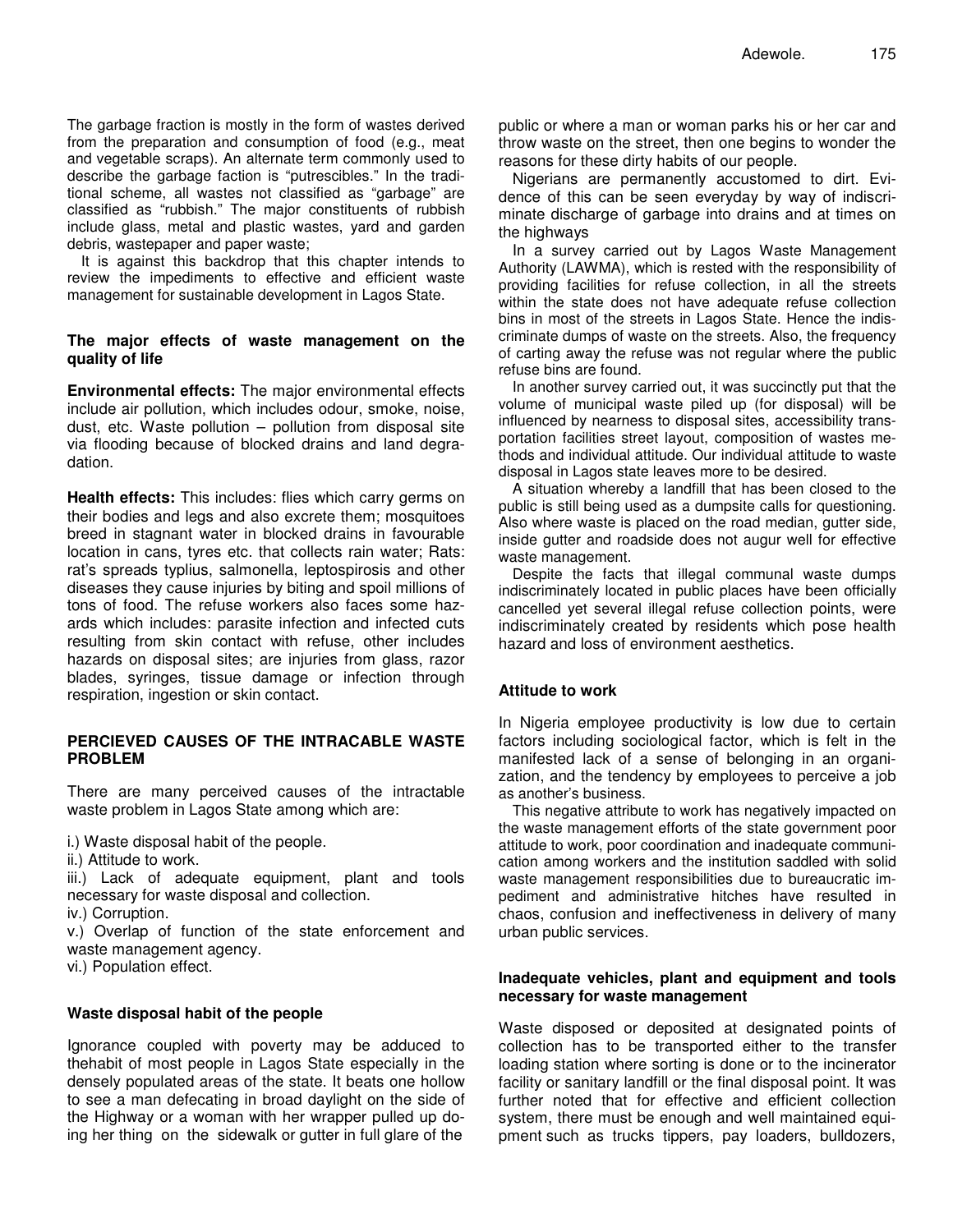road sweepers, compactors and others. In Lagos State municipal solid waste transportation, collection and disposal has been epileptic, since the state realized its responsibility to the environment.

A lot of problems such as inadequate number of vehicles, lack of spare parts, dearth of fund, poor technical know-how, poor maintenance practices, insufficient funding and lack of motivation has bedevilled the agency responsible for the disposal and collection of waste. The total numbers of vehicles required in the 20 local government area of Lagos state was 757, while the Lagos State Waste Management Authority, just received 100 brands news waste compactors.

The heaps and stretch of refuse which adorn our roads pollute the environment and disfigure the landscape are nothing but the result of inefficient waste collection and disposal management method.

## **Corruption**

Corruption is a canker worm that has eaten deep into every fabric of the Nigerian society. This we may not deny except to our collective demise and peril. The collapse in most of Lagos State Waste Management Authority infrastructure (in the past) in the state may allegedly be traced to this menace of corruption.

It has also been reported in some instances that market women have had to bribe the Lagos State Waste management agency operatives (PSP) before waste could be removed from market place. Also truck pushers and scavengers have been known to bribe officials before they can be allowed to dispose their waste at designated points, this has led to illegal dumpsites springing up at different points of the state creating bottleneck to the already chaotic situation of waste management

## **Overlap of function of the enforcement agencies**

Achieving sustainable development is inextricably linked to the promulgation and establishment and enforcement, regulations, legislation and control criteria on environmental management and pollution control, but an overlap in the agencies responsible for effective enforcement of the various laws may create problems for effective waste management.

A situation where you have Lagos State Waste Management Authority that is saddled with the responsibilities of waste collection and disposal grappling with local government authorities, Lagos State Environmental Protection Agency, the Police and other enforcement agencies in the state may not argue well for effective enforcement and sustainable waste management.

For us to have effective waste management and sustainable development in terms of waste collection and disposal effort in Lagos State, the enforcement mechanism should preferably be left with only one organisation where many agencies must be involved, their role must be clear-cut and well spelt out.

The enforcement of environmental laws in Nigeria generally has been problematic. The management and regulation of the environmental Laws has been beset by a host of problems, and has met with very limited success. These problems that hinder the enforcement of sanction on violators of the environment are political, social and economic.

It is therefore clear that any effort towards a sustainable legal framework for successful enforcement, avoidance of overlap of environmental laws must come to terms with these issues, as a positive step towards the protection of the environment through effective waste management.

## **Population effect on waste management**

Population growth has always affected waste generation, collection and invariably disposal due to population growth and higher standards of living.

The population of Lagos state rose from 1,443,569 in 1963 to 5,685,981 in 1991 and to 6,947,191 in December 1996. It is probable that the present population of Lagos state has reached the 21 million mark. This has impacted negatively on both the environment and waste generation in the State.

Lagos State, which is the most densely populated state in Nigeria due to its commercial activities, the quality of waste generated in the state is in proportion to population size- as population increases so also waste generated also increases.

With many other cities in the urban developing world, cities in Nigeria (especially Lagos) are faced with the twin problems of population increases and rapid expansion. These phenomena have no doubt brought increasing strain on urban infrastructural facilities. One area in which this strains has become obvious is in waste management where the existing system appears to be incapable of coping with the mountain load of waste generated and heaped on the surface.

In conclusion, population growth goes hand in hand with increased pollution and environmental decay.

## **WAY FORWARD FOR WASTE MANAGEMENT IN LAGOS STATE TOWARDS SUSTAINTABLE DEVE-LOPMENT**

Some of the major problems confronting and militating against an effective management and sustainable development of waste collection and disposal in Lagos state have been identified in this paper to include among others:

i.) Population growth.

- ii.) Waste disposal habit of the people.
- iii.) Attitude to work (of those rested with the responsibility of collecting and disposing the waste).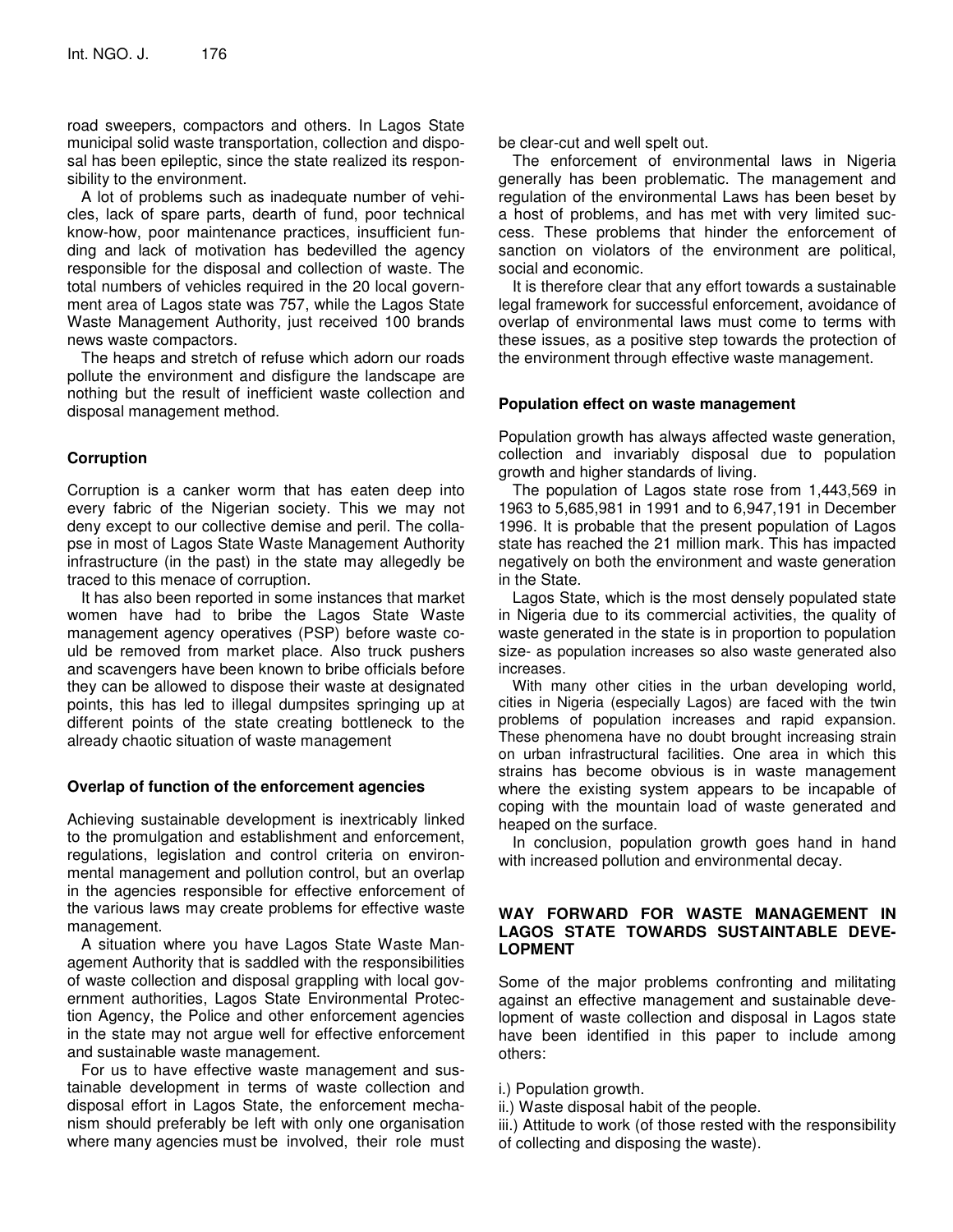iv.) Lack of adequate equipment and plant and other tools necessary.

v.) Corruption.

vi.) Overlap of function enforcement agents.

The entire above highlighted problem cannot allow for effective management and sustainable development. Therefore it is against the background that there is an urgent need to address the effective waste management system to be adopted for a sustainable development.

## **MITIGATING MEASURES**

Expanding recycling programmes can help reduce solid waste pollution but the key to solving severe solid waste problems lies in reducing the amount of waste generated. It was noticed that only the landfill system of waste disposal is being generally adopted in Lagos State. Whereas in other places for example, there are several methods of waste disposal used to ameliorate and mitigate the issue of population effect on waste management. Such systems that can or may be adopted are:

- i.) Recycling
- ii.) Bio treatment
- iii.) Incinerations
- iv.) Neutralization
- v.) Secure sanitary landfill
- vi.) Composting

Also international cooperation should be sought to learn how other countries have effectively managed their waste collection; handling and disposal. The state government should seize the opportunity to apply for assistance in an effort to mitigate the looming disaster posed by population explosion in the state in terms of waste generation and disposal

Remediation through education is also necessary. People should be educated on the need to reduce the amount of waste generated. The Lagos government should fund LAWMA to provide adequate collection bins in most areas of the metropolis and hinterland to forestall the wrong habit of throwing waste anywhere and everywhere, creating illegal dumps and doting and adorning the major streets of the state with wastes.

A sustainable development strategy action plan using a consensus-building approach should be formulated between government and other stakeholders. These should include national government the private sector, academics, environmental planners and experts, and nongovernmental organizations to produce, an action plan document that may last 20 years. This document shall be published and made available for public consumption and fully implemented by all concerned.

As earlier mentioned, the waste disposal habit of the people may change if government stopped paying lip service to the serious issue of waste management. The availability and nearness of disposal sites will greatly

enhance and improve the habit of dumping waste "anywhere and everywhere". Research and development into areas of better waste handling method may also go a long way to assist in elaborating and interjecting the situation.

Nigeria has very little or nothing to showcase for as her achievements in the area of proper waste management. Heaps of garbage is also commonplace along major roads, riverbanks, and ravines and in excavated areas, particularly places excavated to obtain sand for road construction.

In States where there is organized refuse collection, such as Lagos; the disposal of such wastes is usually an open dumpsites, located not far from living areas. Such dumpsites (called landfills) are not provided with environmental safeguards, and the leachates from them percolate freely into streams and the groundwater system

#### **Industrial effluents**

With the exception of a few places, Nigeria cannot pride herself over having a functional sewage system. Industrial effluents of all types (both toxic and non-toxic) are discharged freely; into, surface and groundwater sources. Waste is allowed to pile, up before it is ordered to be cleared with military dispatch and automatic alacrity. This leaves room for corruption and does not allow for effective waste management.

In developed countries, industries are compulsorily made to discharge all it effluents into only license on-land disposal sites, where such effluents are treated prior to re-use, recycling or discharge into streams or other approved places.

There are no such controls in Nigeria and where they exist they are not enforced and most industries discharge raw, untreated and highly toxic liquid effluents into open gutters, drains, streams, lakes, estuaries and lagoons. For example the effluent from the Aswani Textile Manufacturing Factory and other industries around the area of Isolo are of Lagos State are only discharged on the major road leading through the area.

This contributes to the continuous wearing of that section of the road year, round. Rendering the road sometime impassable especially on the path of the effluent despite this, market women and men troop to this place every Tuesday of the week to buy and sell not mindful of the great danger locking around.

To most Nigerians wastes is simply a nuisance, full stop. They hardly give serious thought to tile polluting effects of wastes or their deleterious effects on human health. Increase in urban population and 'blind', haphazard industrialization has contributed a great deal to the generation of wastes in Nigeria. In the municipal areas o f Lagos State, more solid wastes are produced than the generators can effectively cope with or manage. The situation of unmanageable wastes in the cities appears to worsen with perceived increase in the income of the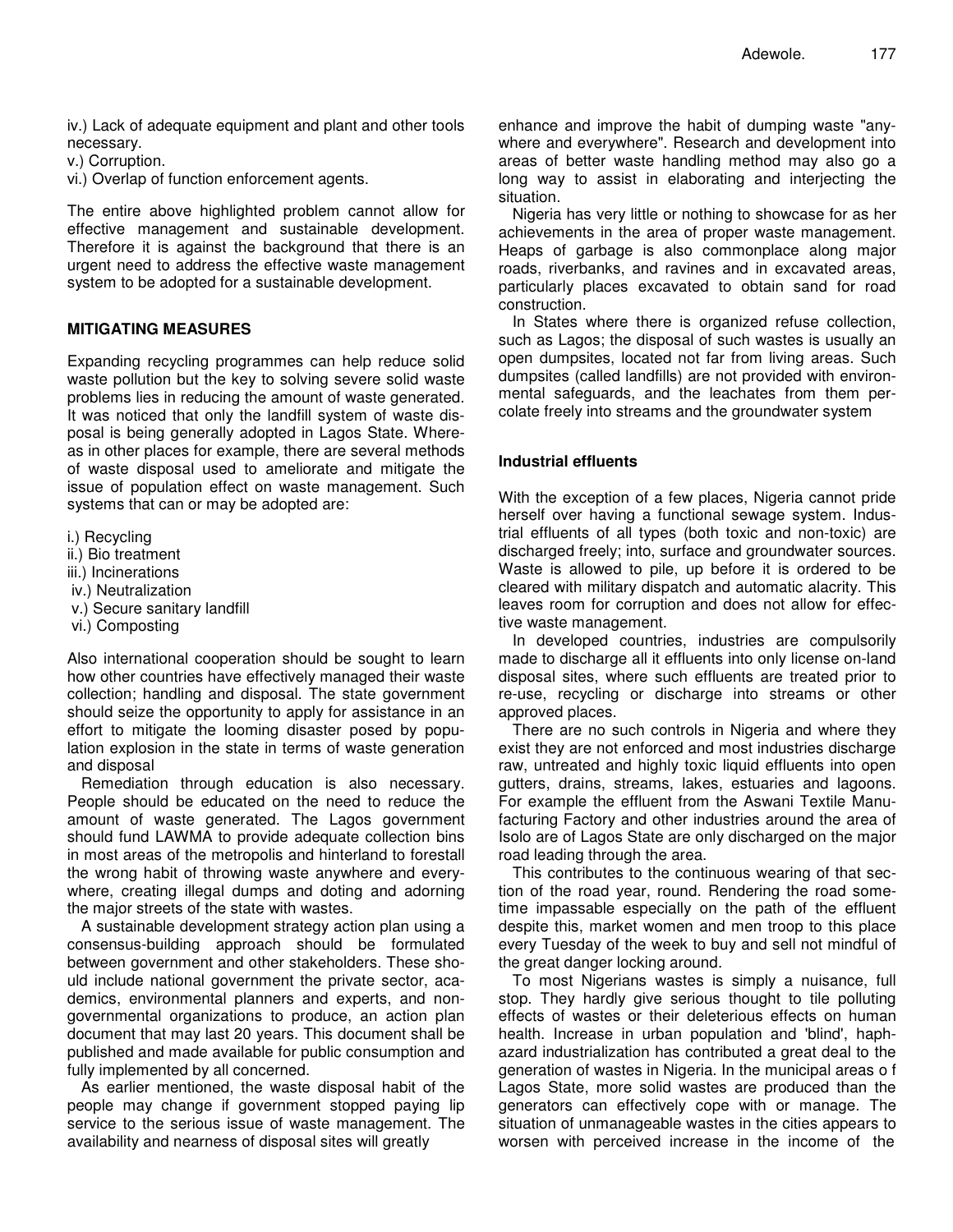inhabitants. The slums and the shanty neighbourhoods, as expected, receive little or no waste disposal services.

## **URGENT SOLUTION FOR WASTE DISPOSAL SITES**

We concentrate on two types of waste disposal sites: Landfills and Open dumps. A landfill is differentiated from an open dump in that the landfill is an engineered design, consisting of a variety of systems for controlling the impact of land disposal on human health and safety and on the environment. An Open dump is an uncontrolled system and has not been the subject of engineering design. This is the type of waste disposal been adopted in Lagos State in generally but commonly refers to as "landfill".

For the purposes, a waste disposal site is generally defined to consist of that portion of the site wherein wastes are buried, as well as any surrounding property within the boundary of the site, the surrounding property may serve as a buffer, support landfill-related operation and facilities (e.g., maintenance) or unrelated activities (e.g., recycling depots), or contain access routes and roadways.

## **REQUIREMENT FOR SETTING UP OF LANDFILL IN LAGOS STATE**

Acceptable definitions of a modern landfill are based on the concept of isolating the landfilled wastes from the environment until the wastes are stabilized and rendered innocuous as much as possible through the biological, chemical, and physical process of nature. The main differences among definitions of a landfill involve the degree of isolation and the means of accomplishing it. Isolation includes prevention of water from entering the landfill, as well as isolation of discharges directly from the fill to the environment.

Three basic types of practices and requirements for a landfill:

i.) Consolidation of wastes into the working face; compaction of waste to conserve land resources; design and operation of the fill to control settlement, to optimize the chemical and biological processes (e.g., for landfill gas recovering), or both;

ii.) Covering the waste with cover material on daily basis to control the risk of hazards from exposed wastes.

iii.) Control or prevention of adverse environmental impacts wastes disposed on land to soil, water, and air resources and of their subsequent impact on public health and safety.

A landfill must meet the above three key conditions regardless of stage of economic development of the country in which the landfill is located. However, meeting the three conditions may be technologically and economically difficult or impractical in Lagos State. Therefore, the

short-term, or immediate, goal should be to meet the conditions to the extent possible under existing circumstances. The long-term goal should be to eventually meet all three of the conditions. This approach is recommended since the benefits associated with a modern sanitary landfill are realized only to the extent that a land disposal facility fully meets the three basic conditions. The most important condition is the prevention of negative impacts on the public health and the environment.

In conclusion, knowledge of the quantities and characteristics of the wastes to be landfilled is fundamental to the proper design and operation of a landfill. Among other things, these parameters influence or control many aspects of the landfill system over its lifetime, including the annual rate of filling, the required volumetric capacity of the fill, production and characteristic of gas and leachates, and environmental impacts.

**The role of scavengers:** The role of scavengers is very important in the planning, implementation, and operation of land disposal sites in Lagos State. First, the occurrence of scavenging between the point of waste generation and the disposal location influences the quantities of waste that will be disposed, therefore this aspect of scavenging must be taken into account during the process of estimating waste quantities and characteristics in Lagos State.

Secondly, scavenging is a widespread occurrence at existing land disposal in Lagos State though this is opposed in most developed countries and is to be expected at new disposal sites unless policies and/or programs are implemented to prevent the practice.

Scavenger are normally part of the socio-economic structure, their displacement from a disposal site can have many direct and indirect consequences. While unsupervised and uncontrolled scavenging is detrimental to the health and safety of the scavenger, as well as personnel operating the facility, the exclusion of scavengers from disposal sites is not necessary if their activities are managed and controlled.

Scavengers help in the recovering of valuable resources that would otherwise be disposed as waste, the reduction of problematic materials entering a landfill and the subsequent adverse effect that they have upon landfill operation and performance, for instance whole tyres, toxic materials etc. and the reduction of the quantities of materials destined for land disposal in order to conserve resources, e.g., land, and water and air quality.

**Reason why Lagos State adopts open dumps:** In the case of developed nations, the degree of isolation considered necessary to protect the environment and human health and safety usually is much more than would be technically and financially practical in many developing countries including Lagos State. In the case of many developed countries, the high level of containment requires a complex and expensive engineered sys